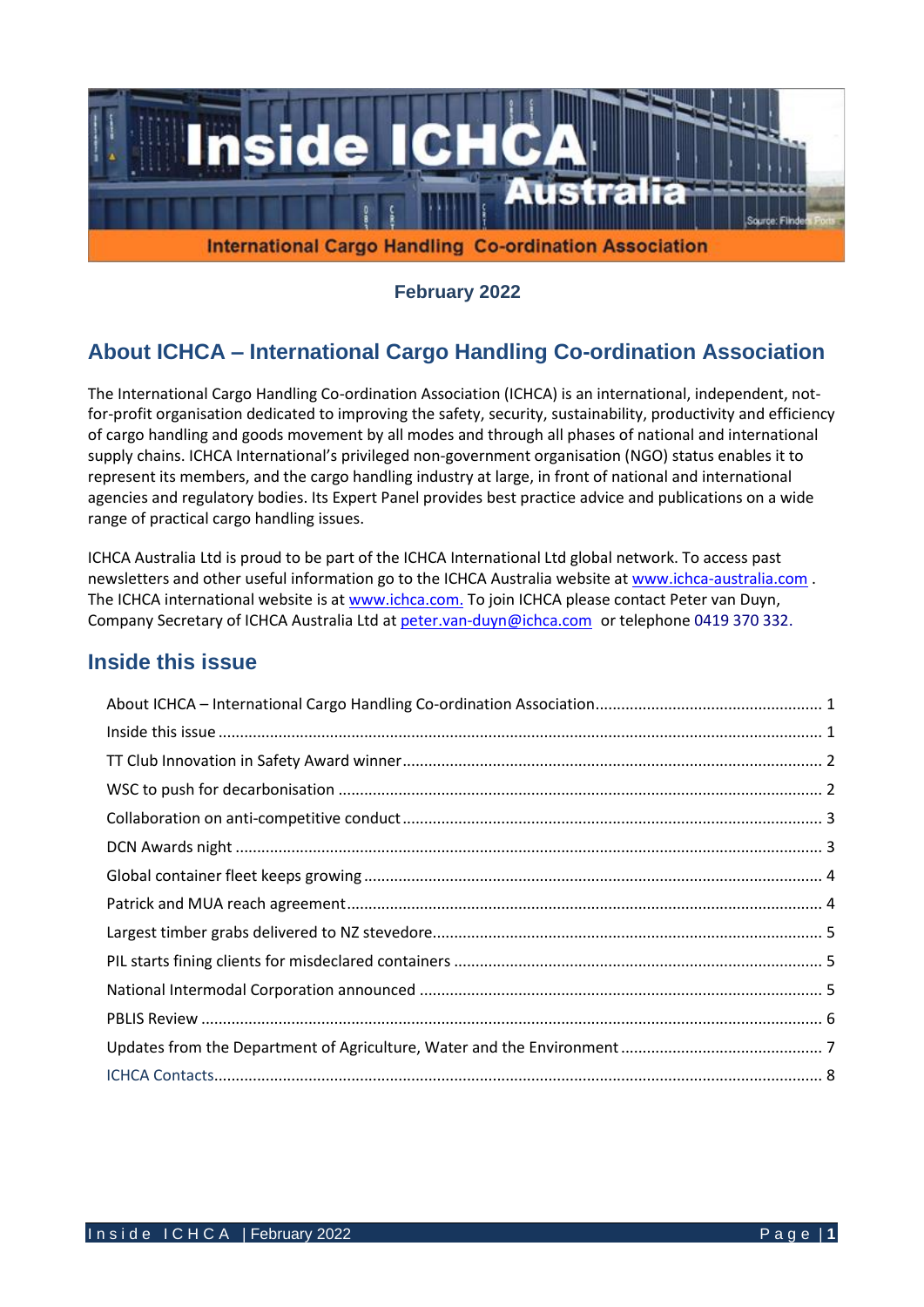# **TT Club Innovation in Safety Award winner**

From a record number of over thirty entries, VIKING Life-Saving Equipment A/S was announced the winner of the *Innovation in Safety Award* for its innovative HydroPen system designed to fight onboard container fires. In addition, PSA International and Cargotec Sweden AB were both highly commended.

In making this award, ICHCA International and TT Club once more recognised the crucial role played by



organisations across the world in searching for better solutions to the challenge of improving safety in the cargo handing industry.

While the three short-listed entries, and particularly the eventual winner VIKING, are to be congratulated, we acknowledge the efforts of all the organisations that provided details of their innovations. Their striving for improved safety underlines the need for increased vigilance

in the cargo handling and freight transport sector to reduce the loss of life and damage to property while facilitating global trade.

The virtual ceremony, held at TT Club's offices in London, was addressed by Heike Deggim, Director of Maritime Safety Division, International Maritime Organization (IMO), which has been a consistent supporter of the Awards over the years. The ceremony also gave each of the three short-listed companies an opportunity to present their successful safety innovations. A recording of the event will be available shortly on the websites of both ICHCA and TT Club.

### **WSC to push for decarbonisation**

"The industry is getting ahead of the governments here…" These words of Jeremy Nixon, the CEO of Ocean Network Express (ONE), is typical of the many on-target quotes made recently during an online press conference organized by the World Shipping Council (WSC).

The WSC is a leading voice of shipowners, representing all of the world's major container carriers. Besides ONE (a consortium of three major Japanese carriers - NYK, K-Line and MOL), WSC's membership includes well-known names such as Maersk, MSC, CMA-CGM, ZIM, and Hapag-Lloyd, plus two dozen others from the container and Ro-Ro sectors who also participated on the call. Importantly, this group is linked with large retail customers such as Ikea and Home Depot.

The online event coincided with a WSC submission to the International Maritime Organization (IMO), detailing the practical steps needed for shipping's move towards decarbonising in advance of the upcoming MEPC 78 meetings, slated for early June 2022. The submission details six actions which the WSC feels must be part of the IMO's strategy. During the online event, President and CEO of the WSC John Butler outlined the six steps, summarised as:

- Global application of a carbon (greenhouse gas) price (GHG price)
- Life-cycle fuel accounting with appropriate regulatory mechanisms for first movers
- Integrated development of global production and supply of zero GHG fuels
- Green corridors as enablers of the fuel/technology transition
- Newbuild standards that support the energy transition
- Applied R&D for shipboard and shoreside systems.

In his remarks, Mr. Butler noted that the IMO has already promulgated increasingly strict standards for newbuilds (referring to the EEDI measures in effect since 2015), but always on the premise of gaining more efficiencies from fossil-fuelled vessels. In a later set of remarks, Mr. Nixon was more explicit on the subject,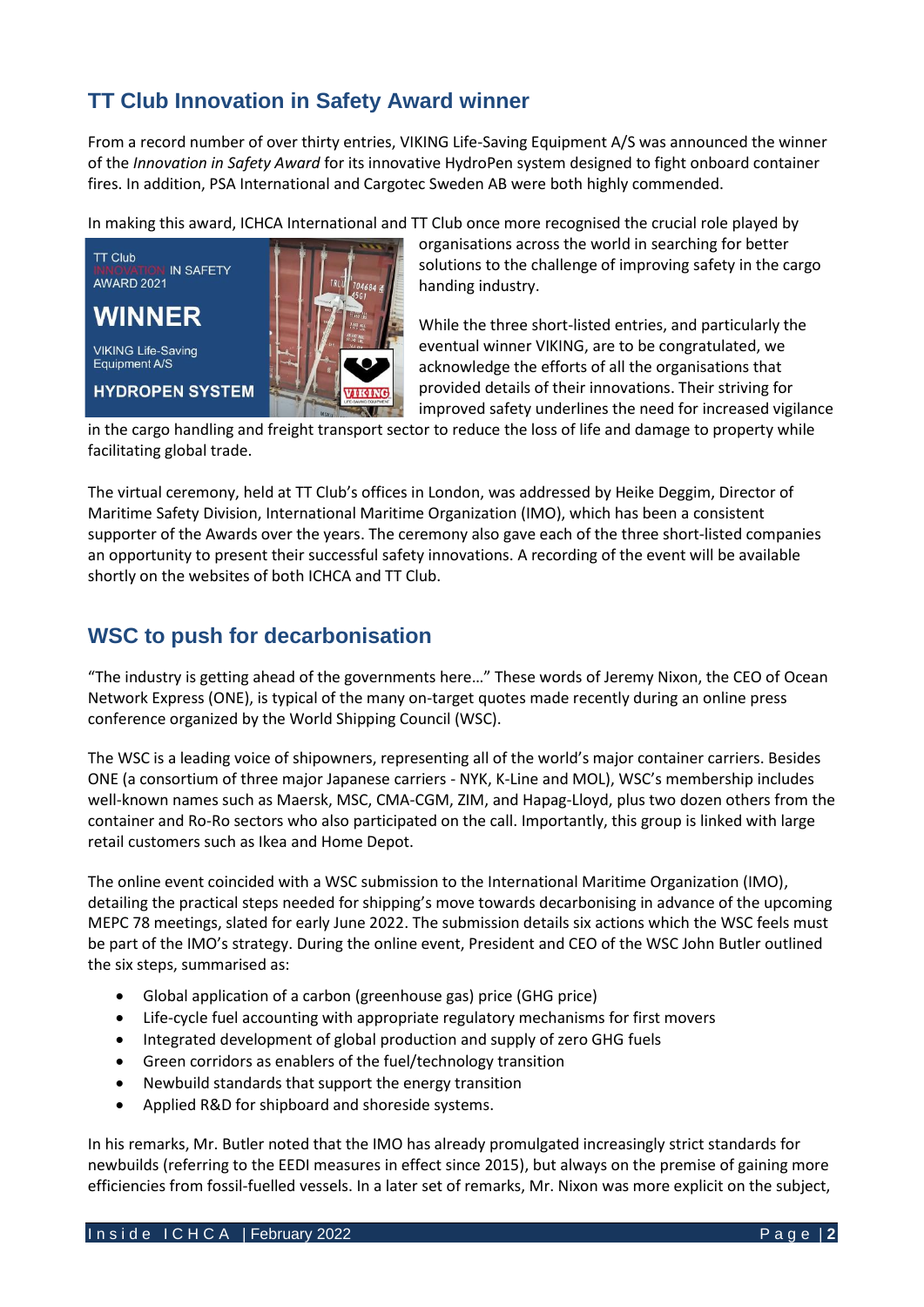saying that one of the key points is that emerging countries may see "a really positive opportunity" to produce their own green energy to be used in the production of the alternative fuels. "Today, we have a limited number of locations where we are sourcing bunker fuel…and where the oil comes from. The beauty of green fuel is that potentially any country that has solar or other types of renewable energy could be a player…it opens up many countries to be able to produce and supply these green fuels," he said. In summing up, John Butler said: "We need to shift from the political to the practical."

### **Collaboration on anti-competitive conduct**

Global efforts to prevent anti-competitive conduct in the supply and distribution of goods will be boosted by a working group announced recently between the Australian Competition & Consumer Commission (ACCC), the US Department of Justice and Federal Bureau of Investigation, the Canadian Competition Bureau, the NZ Commerce Commission, and the UK Competition and Markets Authority. The five competition authorities will focus on illegal conduct, including collusion, in global supply chains in the light of the pandemic-induced disruptions that have led to much higher freight rates and more expensive goods for consumers.

"The global freight supply chain is a complex network involving many jurisdictions, so naturally detecting anti-competitive conduct requires strong international partnerships," ACCC Chair Rod Sims said. "COVID-19 has caused the supply chain disruptions the world is currently experiencing, but the purpose of this working group is to detect any attempts by businesses to use these conditions as a cover to work together and fix prices. We will be sharing intelligence to identify any behaviour that restricts or distorts competition, and companies are now on notice that the ACCC and its international counterparts will be ready to act," Mr Sims said.

Increased demand for containerised cargo and heavy congestion across global supply chains have caused disruptions and delays to most parts of the economy, from agriculture to health care. Freight rates on key global trade routes are currently about seven times higher than they were two years ago. "Australia is an open, trade-exposed economy, and like the other international agencies in this working group, we have a very strong interest in preserving strong competitive markets for global trade," Mr Sims said. Types of anticompetitive conduct the working group will be watching for include cartels and any other activities that materially impact competition, such as exclusionary arrangements by firms with market power.

# **DCN Awards night**

The Daily Cargo News (DCN) 2021 Australian Shipping & Maritime Industry Awards were held recently at a



gala dinner in Sydney. The awards, held every year, had to be postponed due to the COVIC pandemic.

ICHCA Australia congratulates all winners, highly commended award recipients and finalists. Michael Jovicic and team at Patrick Terminals was announced as Newsmaker of the Year and Jillian Carson-Jackson, President of The Nautical Institute, was inducted into the Australian Maritime Hall of Fame.

#### *Source: DCN*

A full list of categories, winners and highly commended can be **[found here.](https://www.thedcn.com.au/region/australia/and-the-winners-are/)**

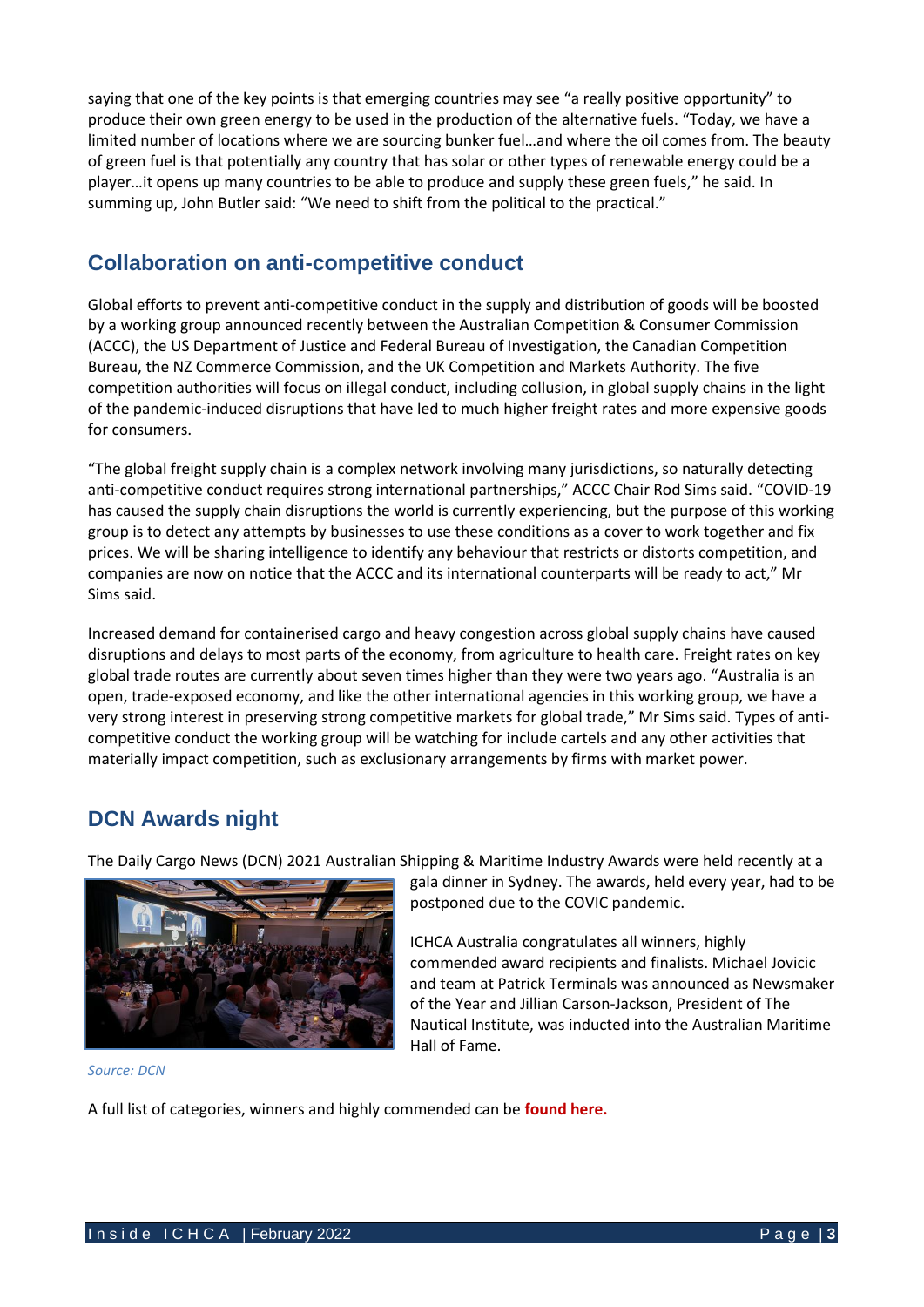# **Global container fleet keeps growing**

A record 7.2 million TEU, or 14%, was added to the global container equipment fleet last year, taking it to 50.5 million TEU, driven by demand from ocean carriers, logistics operators and cargo owners trying to protect their supply chains. According to John Fossey, senior analyst for container equipment at Drewry Shipping Consultants, equipment production will fall to between 4.5 million and 4.8 million TEU this year – but this will still rank as the second highest annual increase on record.

"The demand for equipment remains strong as the recovery from Covid-19 continues. We see continuing growth in the perishable products sector, beverages and the bulk chemical and liquids markets, which will drive demand for both reefers and tank containers," said Mr Fossey. "And there is still the big issue of availability, and the overall productivity of containers. It is taking much longer for boxes to complete their journeys and be returned to the areas of demand."

Other factors that were influencing new orders, added Mr Fossey, included the need to retire ageing equipment kept in service longer than the normal 12 to 15-year life cycle, the demand from ocean carriers "flush with cash" to build more buffer in their pools, and other transport operators and BCOs that have decided to operate with their own fleet of boxes. Indeed, with containers taking an average 30% longer to complete their transport cycles last year due to port, landside and haulage delays, Drewry estimates that the vessel slot operating ratio on container trades will reach closer to x2 this year, from a 2019 low of around x1.75.

Drewry noted that container lessors controlled 51.5% of the pool last year, down from 52% in 2020, but expects their share to fall to 49% by next year as ocean carriers and the new breed of transport operators take a majority share. Currently, the container manufacturing market is dominated by China which, according to Drewry, accounted for 97% of production last year. However, Mr Fossey said there were two new factories coming onstream in Vietnam this year that could, in time, ramp up production to some 1 million TEU a year.

This could take some pressure off pricing; the cost of a new 40ft high-cube container having increased by 35% since the start of the pandemic to around US\$6,250. However, Mr Fossey added that he did not expect prices to return to the pre-pandemic levels that saw sub-economic container manufacturing. Second-hand boxes, often redeployed as storage units at the end of their maritime life cycle, have almost doubled in price in the past two years.

#### **Patrick and MUA reach agreement**

Patrick Terminals and the Maritime Union of Australia (MUA) have finally agreed on a four-year workplace deal, ending two years of fraught negotiations and waterfront disruption. The in-principle agreement, which has to be voted on by union members, comes just days before Patrick's [application](https://theloadstar.com/australian-dockers-union-halts-strikes-at-patrick-terminals-after-peace-talks) to terminate the current enterprise agreement was due to be heard at the Fair Work Commission (FWC).

Patrick said it was "very pleased", adding: "The new agreement has achieved the removal of restrictive recruitment conditions and delivered other much-needed flexibilities for our operations across all four terminals. Patrick Terminals looks forward to the endorsement of the agreement by the MUA members and four years of industrial stability on our waterfront."

According to the Australian Financial Review, Patrick was able to end the MUA's "friends and family" hiring veto, allowing it to hire without approval from the union. However, MUA national assistant secretary Jamie Newlyn said the new agreement would deliver pay increases above industry standards, job security assurances and "fairness and dignity for hard-working members". The deal ends a two-year saga of negotiations between the MUA and Australia's four major terminal operators and follows deals already agreed with VICT, Hutchison and DP World.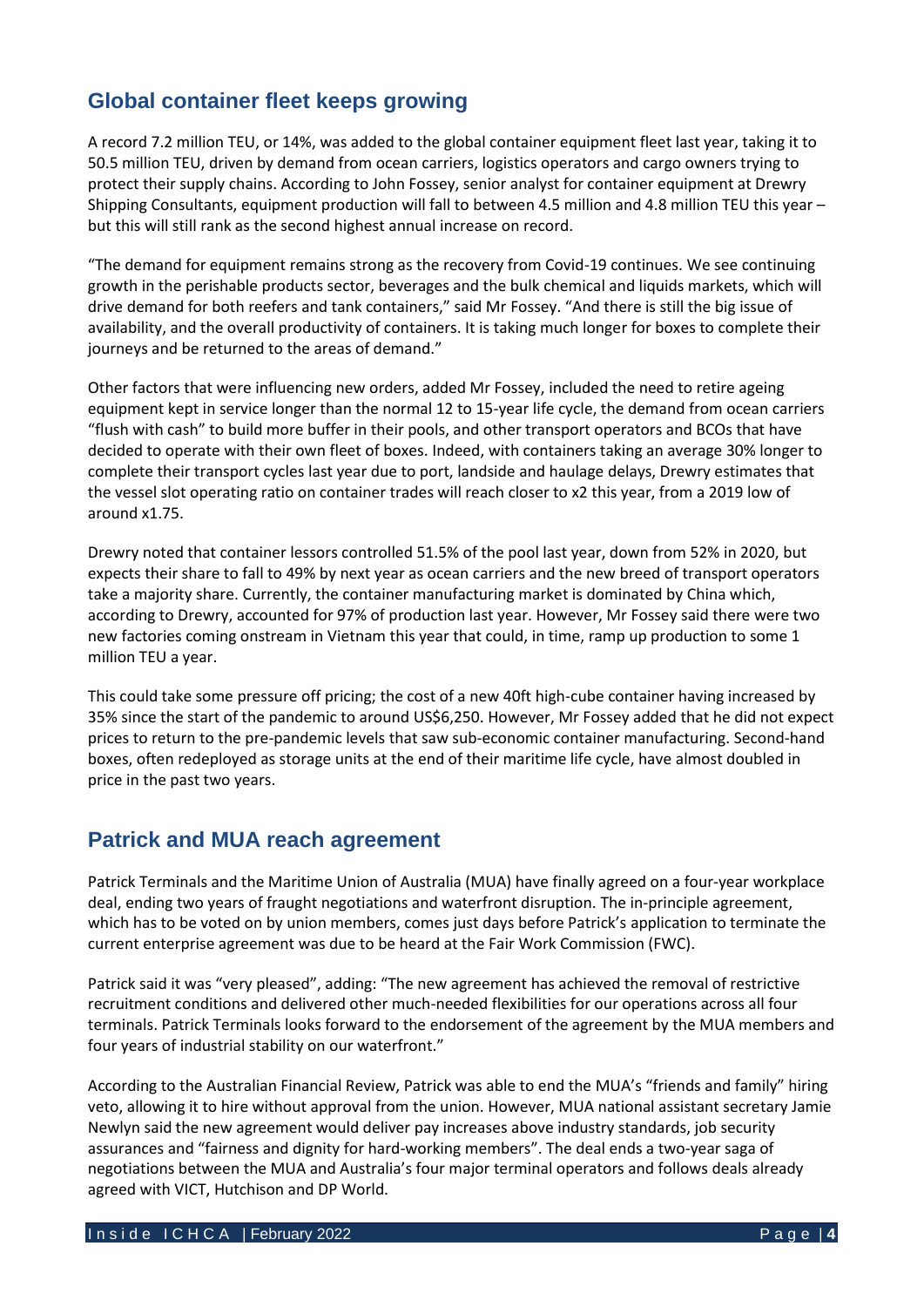## **Largest timber grabs delivered to NZ stevedore**



The world's largest timber grabs were recently delivered to [ISO Limited](https://www.linkedin.com/company/iso-limited/) in New Zealand. The 3 motorised timber grabs were manufactured by [Peiner SMAG Lifting Technologies](https://www.linkedin.com/company/peiner-smag-lifting-technologies-gmbh/)  [GmbH](https://www.linkedin.com/company/peiner-smag-lifting-technologies-gmbh/) in Salzgitter, Germany, specifically for ISO's operations.

They are the largest log grabs ever built anywhere in the world. With a lifting capacity of 51,000 kg, each grab is nine metres long by 1.8 metres wide, with a height of over four metres. Commissioning will now commence for these new grabs to deliver safety and efficiency benefits for ISO's operations and customers.

*Source: Peiner SMAG*

## **PIL starts fining clients for misdeclared containers**

Singapore's Pacific International Lines (PIL) will fine clients US\$30,000 per container for any box it finds with a misdeclared cargo weight; a move that other carriers will likely follow. Misdeclaration includes but is not limited to incorrect/partial declaration, late declaration, and alteration or omission of such a declaration. In addition to this charge, PIL stated that the shipper and consignee will be held liable and responsible for all corrective measures, claims, fines, liabilities, losses, delays, damages or expenses arising in consequence of such a misdeclaration.

Failure to properly declare cargo weight constitutes a breach of contract which violates the applicable law, endangers lives and adversely affects the operations of the entire supply chain, PIL stressed in a note to clients this week. Liner veteran Arjun Vikram-Singh, who now heads up a container consultancy called QuantumBSO, applauded PIL's decision. Commenting via LinkedIn, Vikram-Singh stated: "Finally, the first carrier with guts to call out this curse."

From July 1, 2016, the International Maritime Organization (IMO) amended the International Convention for the Safety of Life at Sea (SOLAS) and now requires the verified gross mass (VGM) of containers to be documented before they can be loaded on ships, rules that unfortunately still can be skirted.

## **National Intermodal Corporation announced**

The Federal Government recently announced that Moorebank Intermodal Company (MIC) will have its mandate expanded to become National Intermodal Corporation (National Intermodal) to support the delivery and operation of intermodal terminals in Melbourne and Brisbane as part of the Government's \$14.5 billion Inland Rail project. The investment in these terminals should drive improved freight outcomes and productivity and increase competition in the sector by ensuring open-access arrangements across the network.

Appointing National Intermodal as the Government's investment entity for planning, delivery and oversight of these new intermodal terminals will facilitate an integrated approach to Australia's rail freight network. Complementary intermodal terminals in Melbourne and Brisbane will further support the Inland Rail.

This announcement complements the expanded role National Intermodal will have in the Moorebank Logistics Park's Interstate Rail Terminal following the \$1.67 billion sale of Qube's warehousing and property components to the LOGOS Property Group Consortium, announced in December 2021. Chair of MIC Erin Flaherty said: "National Intermodal's task is to create an interconnected network of terminals that provide fair and equal access for all above-rail operators. We will work closely with industry to increase the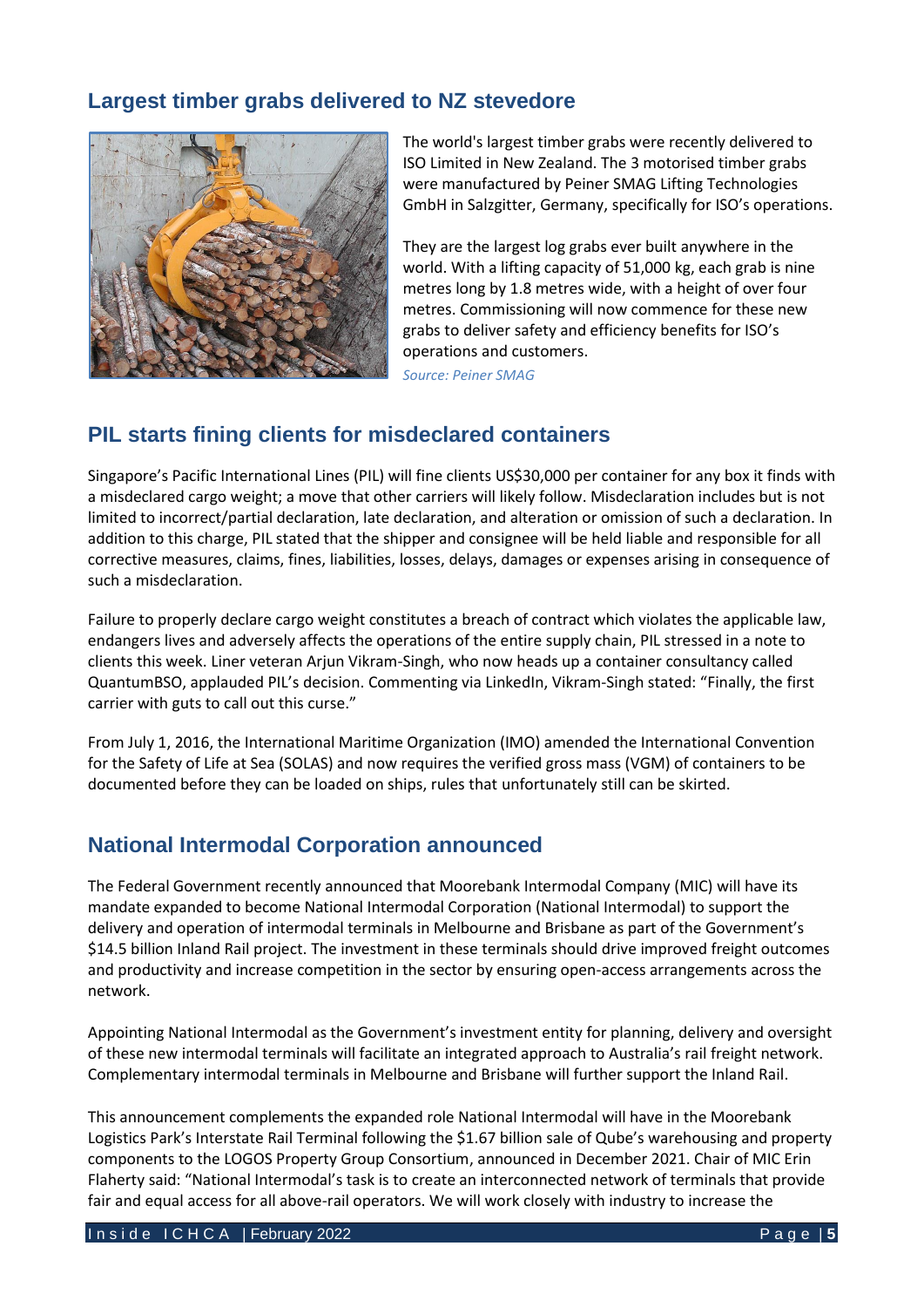movement of freight by rail as it provides a cost effective and more sustainable transport mode for many customers. National Intermodal will work with the federal, state and local governments, the Australian Rail Track Corporation, above-rail operators and industry to ensure commercially sustainable, fit-for-purpose terminals are delivered."

Pacific National CEO Paul Scurrah was quick to comment, saying that the investment in the rail freight terminals will be harmful to the private sector. "It's hard enough competing against the rapid growth of road freight, let alone now facing direct competition from government using taxpayers' money to develop intermodal terminals," Mr Scurrah said. "Let me stress, Pacific National welcomes government investment to upgrade and improve the interstate rail freight network, but this initiative is misguided."

Mr Scurrah said the government should shift its attention and resources to building greater resilience into the existing interstate rail network, namely the Trans-Australian Railway, which was closed for almost a month following the recent floods in South Australia. He said the expansion of MIC, which has transitioned to become National Intermodal, will stifle future private sector investment in the national rail supply chain.



ForkliftAction: news, trading, networking for anyone who works with materials handling

## **PBLIS Review**

Components of the Port Botany Landside Improvement Strategy (PBLIS) have helped bring consistent benefits to port users, the public sector and citizens, according to a cost benefit analysis. The analysis found a benefit-to-cost-ratio of 2.52, with benefits outweighing costs to an estimated \$100 million over 10 years from 2021 to 2031. Carried out by Castalia Strategic Advisors, the analysis was undertaken to inform the PBLIS, as well as the ongoing independent review of the *Ports and Maritime Administration Act 1995* (PAMA Act), which Transport for NS[W announced in November.](https://www.thedcn.com.au/news/law-regulation-trade/nsw-announces-independent-review-of-the-ports-and-maritime-administration-act/)

Introduced in 2010, the PBLIS aims to encourage efficient operation of the landside supply chain at Port Botany through regulatory and operational interventions that apply to the three container stevedores and myriad road carriers that operate at the port. The cost-benefit analysis concluded that the key benefits of the PBLIS arise from reduced traffic congestion and emissions due to the removal of heavy vehicles from the roads around the port. This was achieved through the provision of a truck marshalling area with a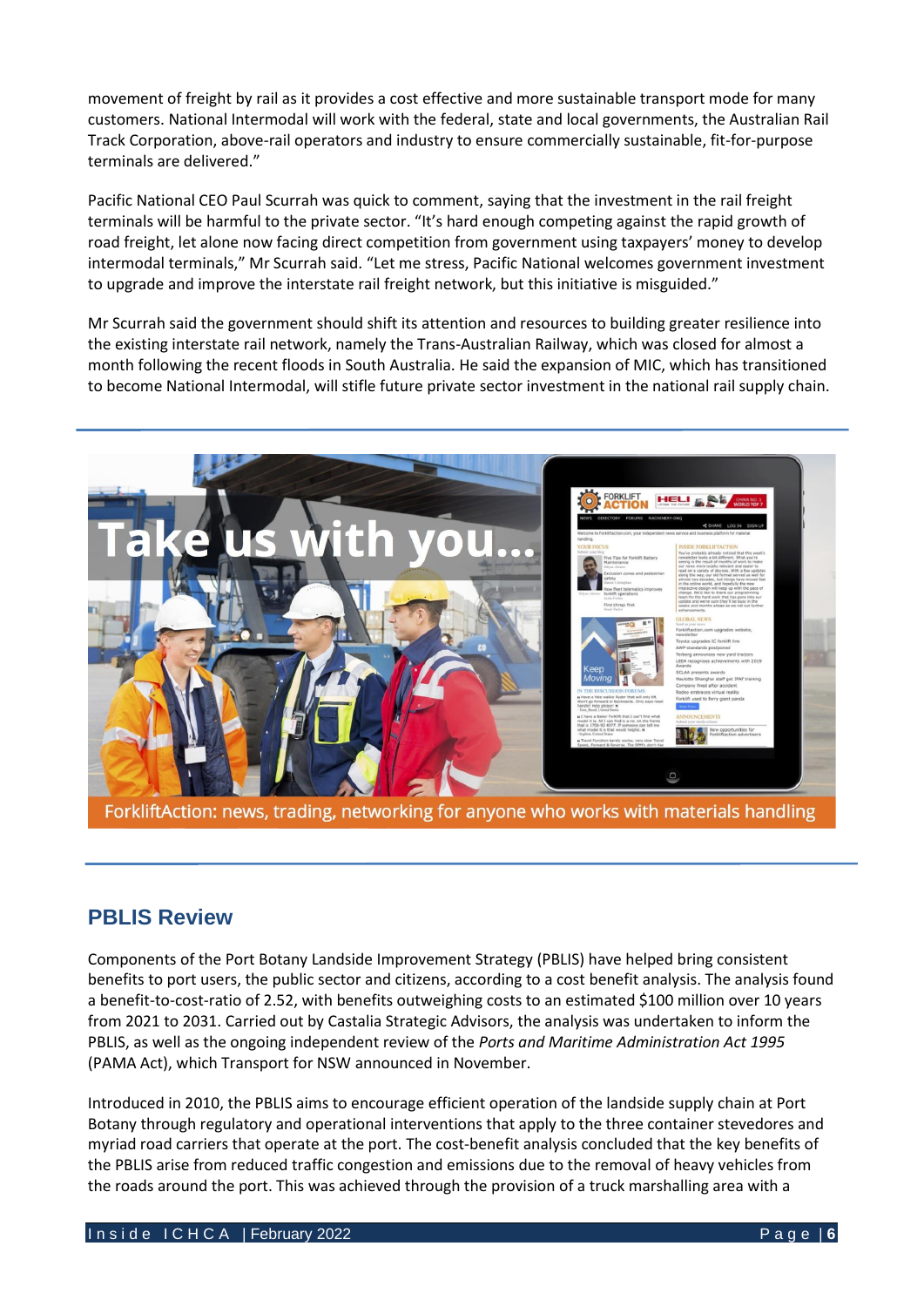waiting area for heavy vehicles, enabling road carriers to manage booking slots without congesting public roads.

The report also said, "There appears to be evidence that congestion in the port precinct is minimal, despite growth in truck movements and that there is no material spill-over of traffic into the adjacent residential areas". There has been a limited shift towards 24/7 logistics operations; however, the report pointed out that there were many factors that contributed to the limited nature of the shift, and it may not reflect a lack of success from the PBLIS interventions.

### **Updates from the Department of Agriculture, Water and the Environment**

#### **National Biosecurity Strategy**

The national biosecurity strategy consultation draft has been released for comment. As Australia's first national biosecurity strategy it will set the direction for the future of the national biosecurity system. This strategy is for all Australians, and your input is important.

The consultation draft captures views from stakeholders about how the biosecurity system needs to evolve. It outlines a vision and purpose, priority areas and initial proposed actions. It also includes questions for stakeholders to consider when reading and providing comment on the consultation draft.

Your input will help shape the final national biosecurity strategy – including further actions, implementation and next steps. To read the consultation draft and provide comment, visit the national biosecurity strategy **[Have Your Say](https://haveyoursay.awe.gov.au/national-biosecurity-strategy)** page. Comments close at 5pm AEDT Friday 18 March. You can also contact the National Biosecurity Strategy project team at **[nationalbiosecuritystrategy@awe.gov.au.](mailto:nationalbiosecuritystrategy@awe.gov.au)**

#### **DCCC meeting**

DAWE's Cargo Consultative Committee, of which ICHCA Australia is a member, will be meeting on Monday 7<sup>th</sup> March. If you would like any particular topic to be raised at the meeting, please contact ICHCA's representative Peter van Duyn.